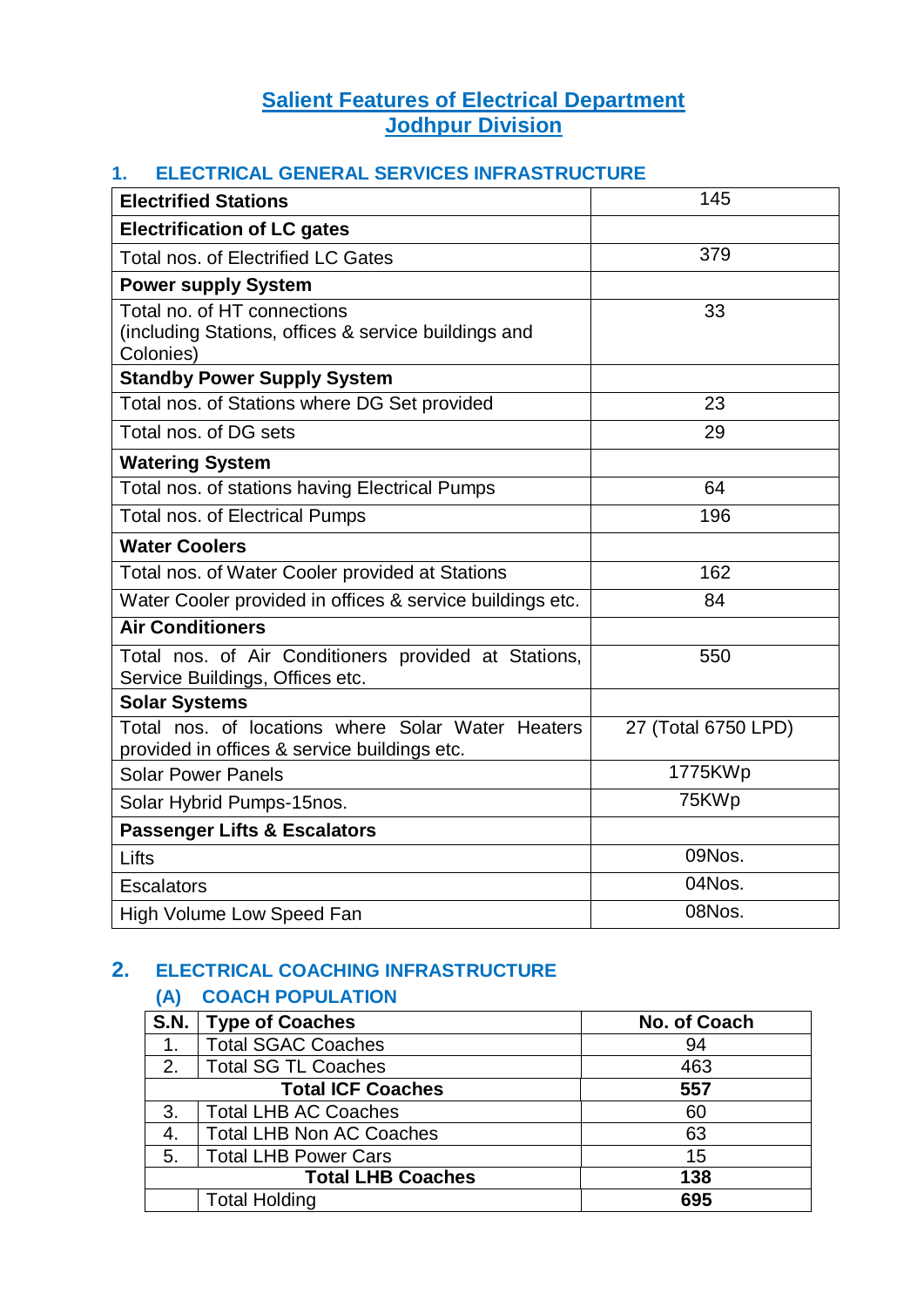# **(B) COACHING RAKES - JU DIVISION**

| S.<br><b>No</b> | Train<br>No.                           | Rake<br>(LHB/IC<br>F) | No. of<br>Rakes | B/w<br><b>Stati</b><br>on                                            | Freq.             | Source to<br>Destination |        | Destination to<br>Source |                     | Coach<br>Compositi<br>on                       |                 |
|-----------------|----------------------------------------|-----------------------|-----------------|----------------------------------------------------------------------|-------------------|--------------------------|--------|--------------------------|---------------------|------------------------------------------------|-----------------|
|                 |                                        |                       |                 |                                                                      |                   | Depart<br>ure            | Arriva | Depart<br>ure            | Arriv<br>al         | <b>AC</b>                                      | <b>TL</b>       |
| 1.              | 12479/<br>80                           | <b>ICF</b>            | 02              | JU-<br><b>BDT</b><br>$S-$<br>JU                                      | Daily             | 19:30                    | 11:30  | 13:25                    | 05:0<br>5           | 07                                             | $\overline{13}$ |
| 2.              | 14854<br>$-64-$<br>66/53-<br>63-<br>65 | <b>ICF</b>            | 03              | JU-<br><b>BSB</b><br>-JU                                             | Daily             | 08:25                    | 09:45  | 17:15                    | 18:3<br>0           | 07                                             | 13              |
| 3.              | 12466/<br>65                           | <b>LHB</b>            | 02              | JU-<br><b>IND</b><br><b>B-</b><br>JU                                 | Daily             | 05:00                    | 21:15  | 06:00                    | 22:3<br>$\mathbf 0$ | $05 + 0$<br>$\overline{2}$<br>Pow<br>er<br>Car | 09              |
| 4.              | 20483/<br>84                           | <b>ICF</b>            | 01              | <b>BG</b><br>KT-<br>DD<br>$\mathsf{R}$                               | Bi-<br>Week<br>ly | 19:50                    | 12:25  | 15:05                    | 07:2<br>0           | 03                                             | 11              |
| 5.              | 148<br>21/22                           | <b>ICF</b>            | 01              | JU-<br><b>SBI</b><br>B-<br>JU                                        | Daily             | 09:40                    | 20:45  | 07:00                    | 19:1<br>0           | 00                                             | 09              |
| 6.              | 04826/<br>25                           | <b>ICF</b>            | 04              | JU-<br><b>JSM</b><br>-JU                                             | Daily             | 06:10                    | 12:30  | 14:30                    | 21:3<br>5           | 00                                             | 15              |
| 7.              | 14819/<br>20                           | <b>ICF</b>            | 01              | <b>BG</b><br>KT-<br><b>SBI</b><br>B-<br><b>BG</b><br>KT              | Daily             | 11:25                    | 20:00  | 07:45                    | 16:2<br>$\pmb{0}$   | 05                                             | 13              |
| 8.              | 14803/<br>04                           | ICF                   | $\overline{01}$ | $\overline{\text{BG}}$<br>KT-<br><b>SBI</b><br>B-<br><b>BG</b><br>KT | <b>Daily</b>      | 21:30                    | 05:30  | 21:50                    | 06:0<br>$\mathbf 0$ | 05                                             | $\overline{13}$ |
| 9.              | 22481/<br>82                           | <b>ICF</b>            | 02              | JU-<br><b>DEE</b><br>-JU                                             | <b>Daily</b>      | 18:45                    | 05:20  | 23:10                    | 10:0<br>5           | 07                                             | 13              |
| 10.             | 14813/<br>14                           | <b>ICF</b>            | 03              | JU-<br><b>BPL</b><br>-JU                                             | Daily             | 08:50                    | 10:00  | 16:55                    | 18:5<br>0           | 02                                             | 13              |
| 11.             | 20481/<br>82                           | <b>LHB</b>            | 01              | BG<br>KT-<br><b>TPJ</b>                                              | Week<br>ly        | 16:00                    | 16:00  | 07:30                    | 07:4<br>5           | $17 + 0$<br>$\overline{2}$<br>Pow<br>er<br>car | 01              |